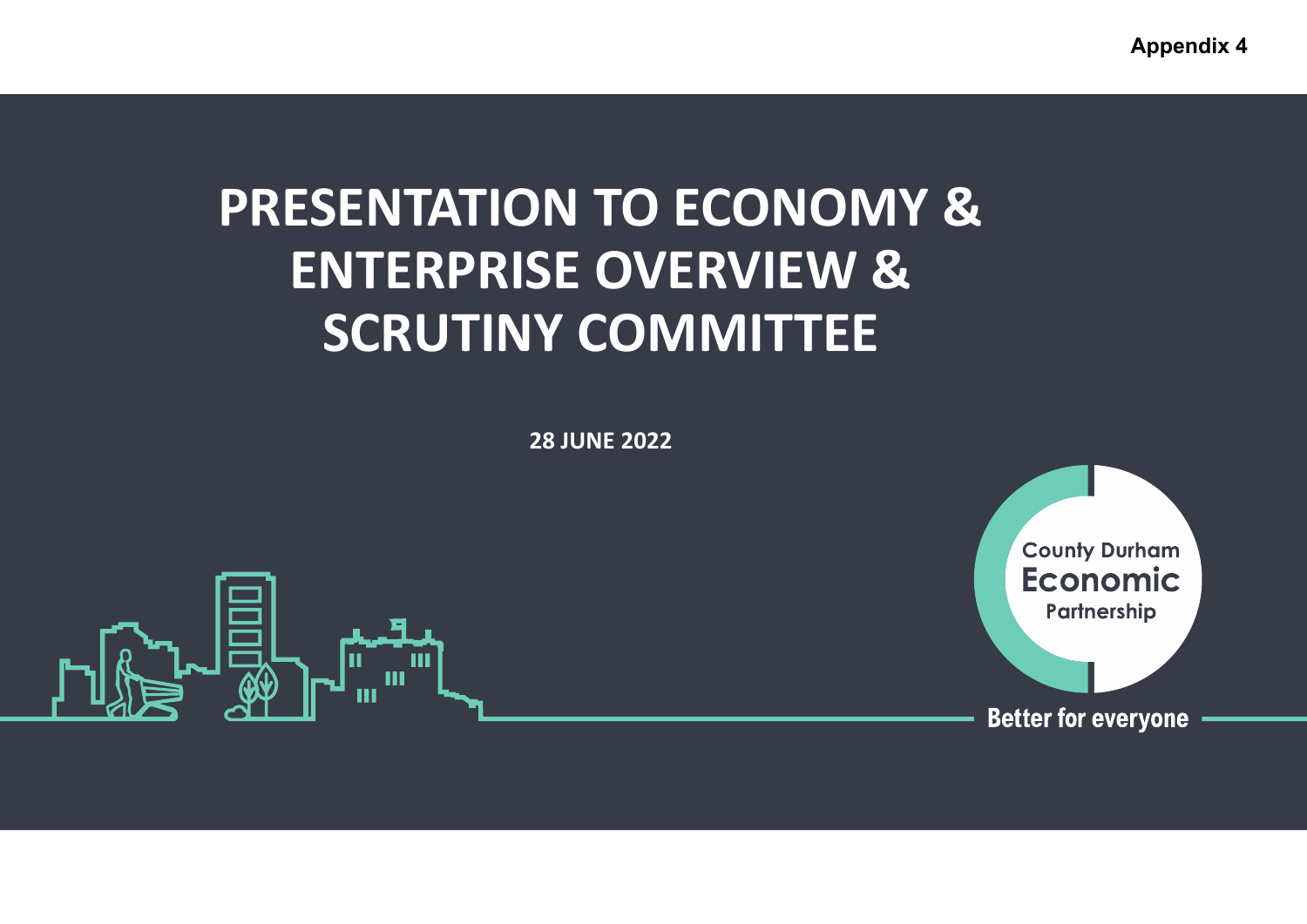#### Governance and Structure



**County Durham** Economic Partnership **Better for everyone**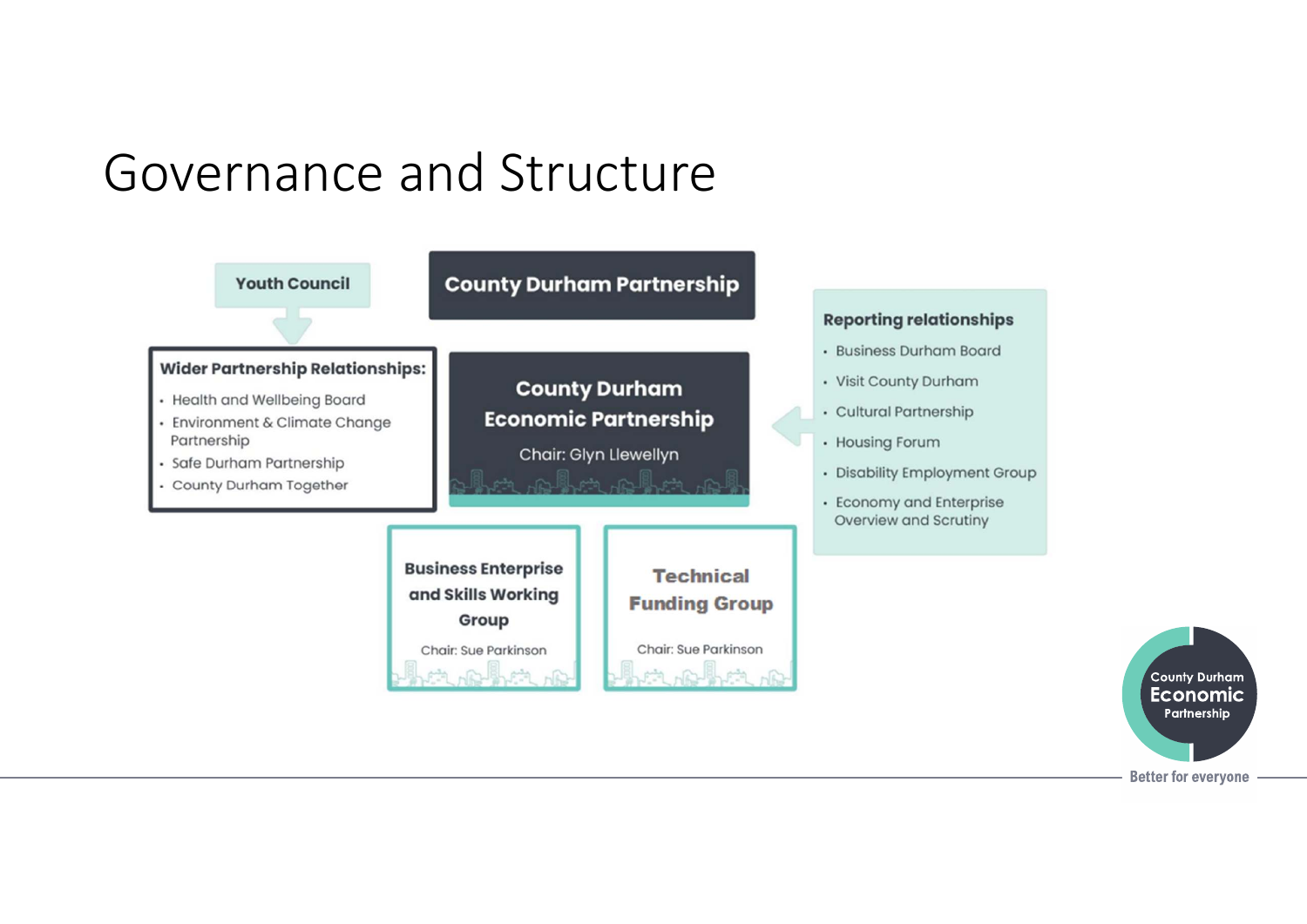# Role of CDEP Board

- Sets the strategy for economic development and regeneration activity across County Durham.
- The Partnership has representation from the private sector, voluntary and social enterprise, statutory agencies and elected representatives from Durham County Council.
- Core members of the Board have responsibility for specific portfolios, e.g. business competitiveness, resources, innovation, people & skills
- Four areas of focus:
	- Identifying, and putting into context opportunities
	- Informing partners of these opportunities
	- Influencing policy makers on the shaping of these opportunities
	- Coordinating responses to the opportunities
- Provides strategic oversight for aspects for the More and Better Jobs ambition of the County Durham Vision 2035

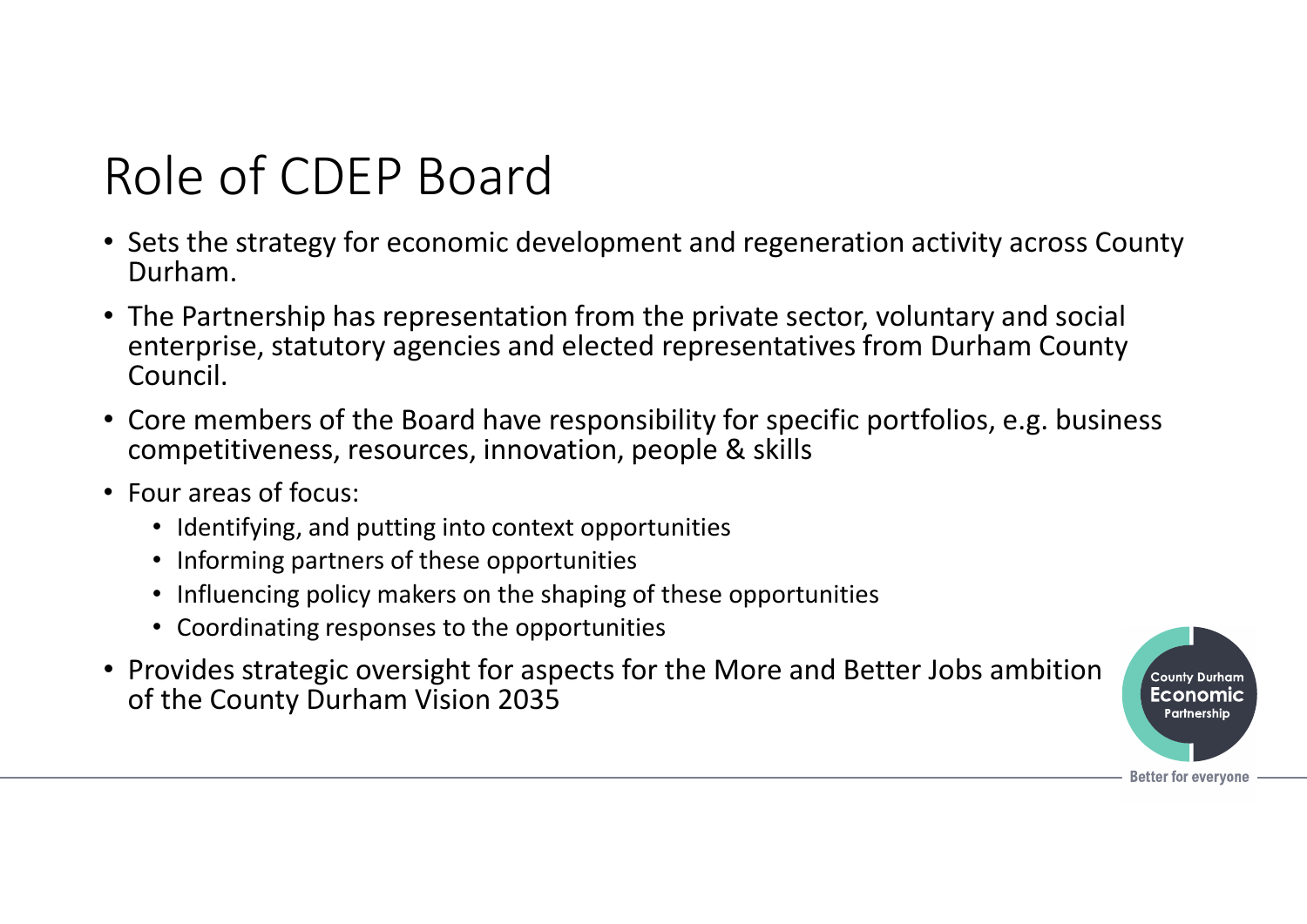## Key areas of activity

- Co-ordination of European funding bids for County Durham representation on the ESIF Committee
- Developing and co-ordinating Covid 19 economic response and recovery plan
- Lobbying and influencing Industrial Strategy, UKSPF
- Developing new Economic Strategy for the County partner and business engagement
- Addressing key themes City of Culture bid, green economy opportunities, social value/local wealth building, skills and recruitment

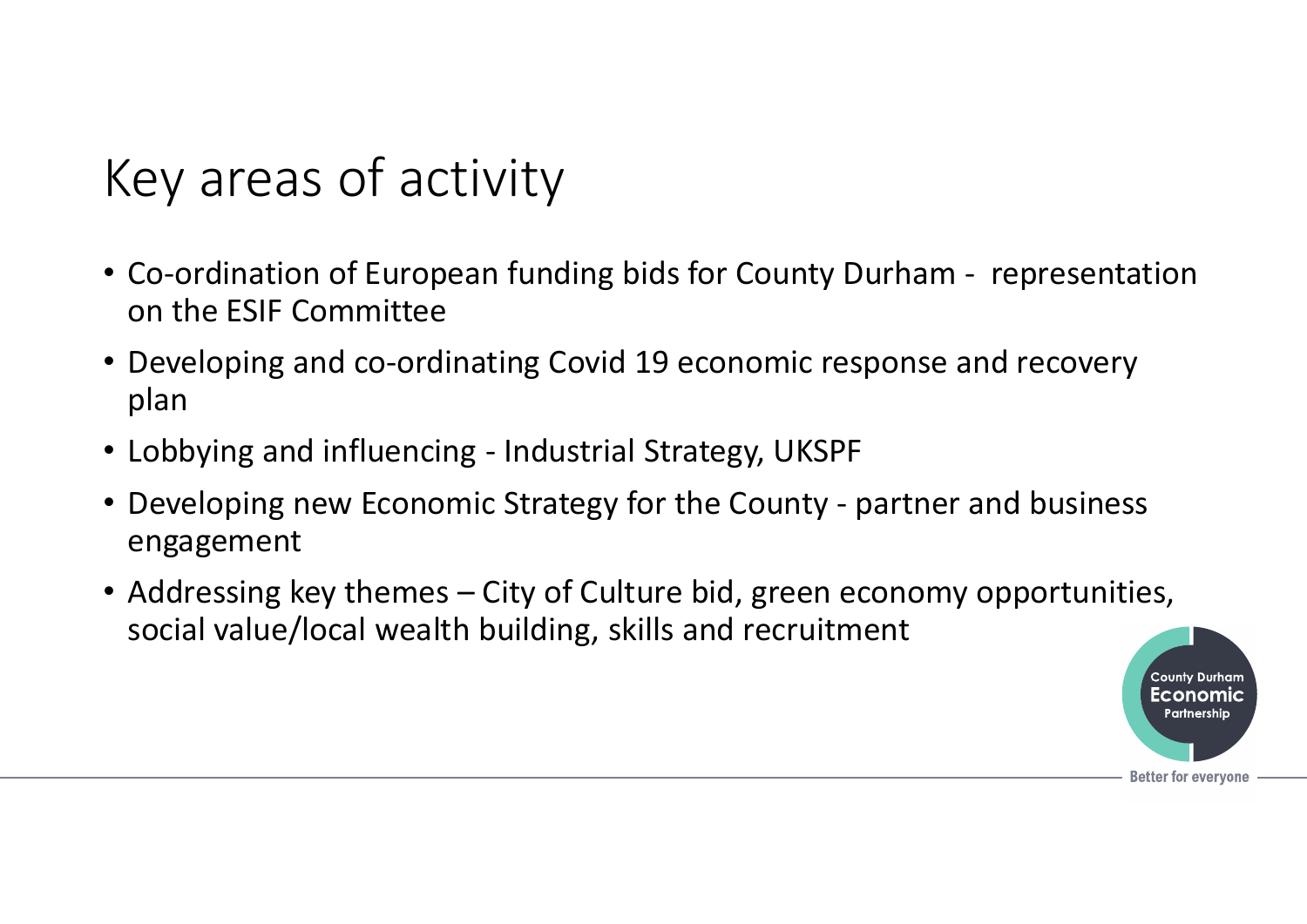## Partnership and Collaboration

- UK Shared Prosperity Fund
- Regional and national representation
- Joint working with Environment & Climate Change Partnership

"*the whole is greater than the sum of the parts"*